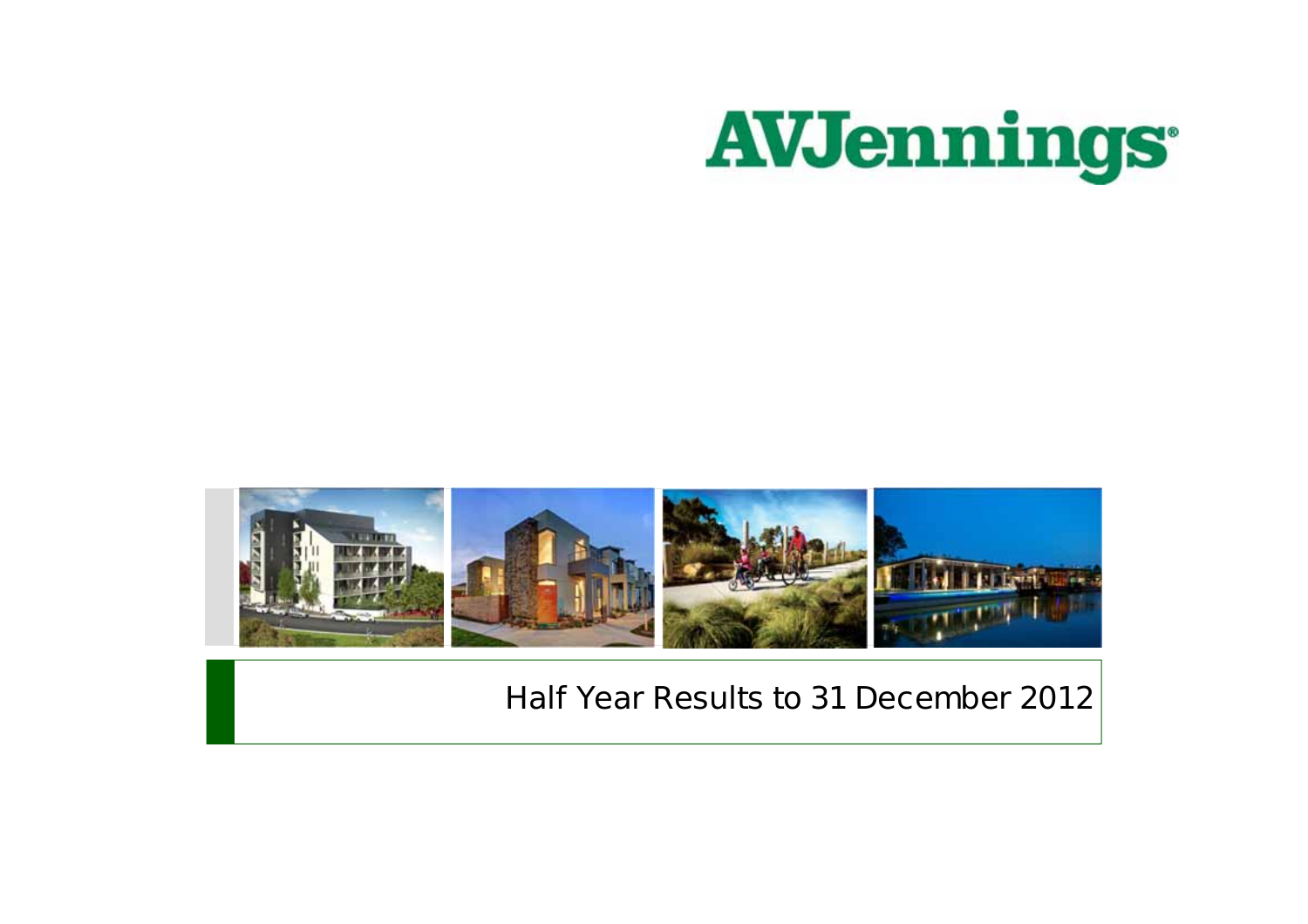## **1H13 Results Summary**

|                                                                             | 1H13                  | <b>1H12</b>      |
|-----------------------------------------------------------------------------|-----------------------|------------------|
| Revenues                                                                    | \$52.9m               | \$92.2m          |
| Profit/(Loss) after Tax:<br>statutory<br>excluding provision for impairment | (\$19.1m)<br>(\$3.1m) | \$3.3m<br>\$3.3m |
| Gross Margins                                                               | 21.8%                 | 19.4%            |
| Total Assets (at lower of historic cost or<br>NRV)                          | \$469.4m              | \$534.3m         |
| Inventory Impairment:                                                       |                       |                  |
| After tax                                                                   | \$16.1m               |                  |
| Book value of inventory                                                     | 5.3%                  |                  |
| Total Number of Lots (under control)                                        | 10,581                | 11,252           |
| Net Tangible Assets Per Share                                               | \$0.90                | \$1.09           |

- $\triangleright$  Revenues significantly impacted by:
	- • Current market conditions, particularly soft Victorian market
	- • Reduced completed inventory available for sale due to planned slow down in WIP
- $\blacktriangleright$  Impairment provision
	- • Majority (79.3%) relates to Queensland projects where market has not recovered to the extent expected by the Company, competitors and most industry forecasters
	- • One Victorian project as downturn required a more aggressive pricing structure for that project
	- • One New South Wales project which has suffered long term planning and government charge issues
	- •Inventory values reduced by about 5%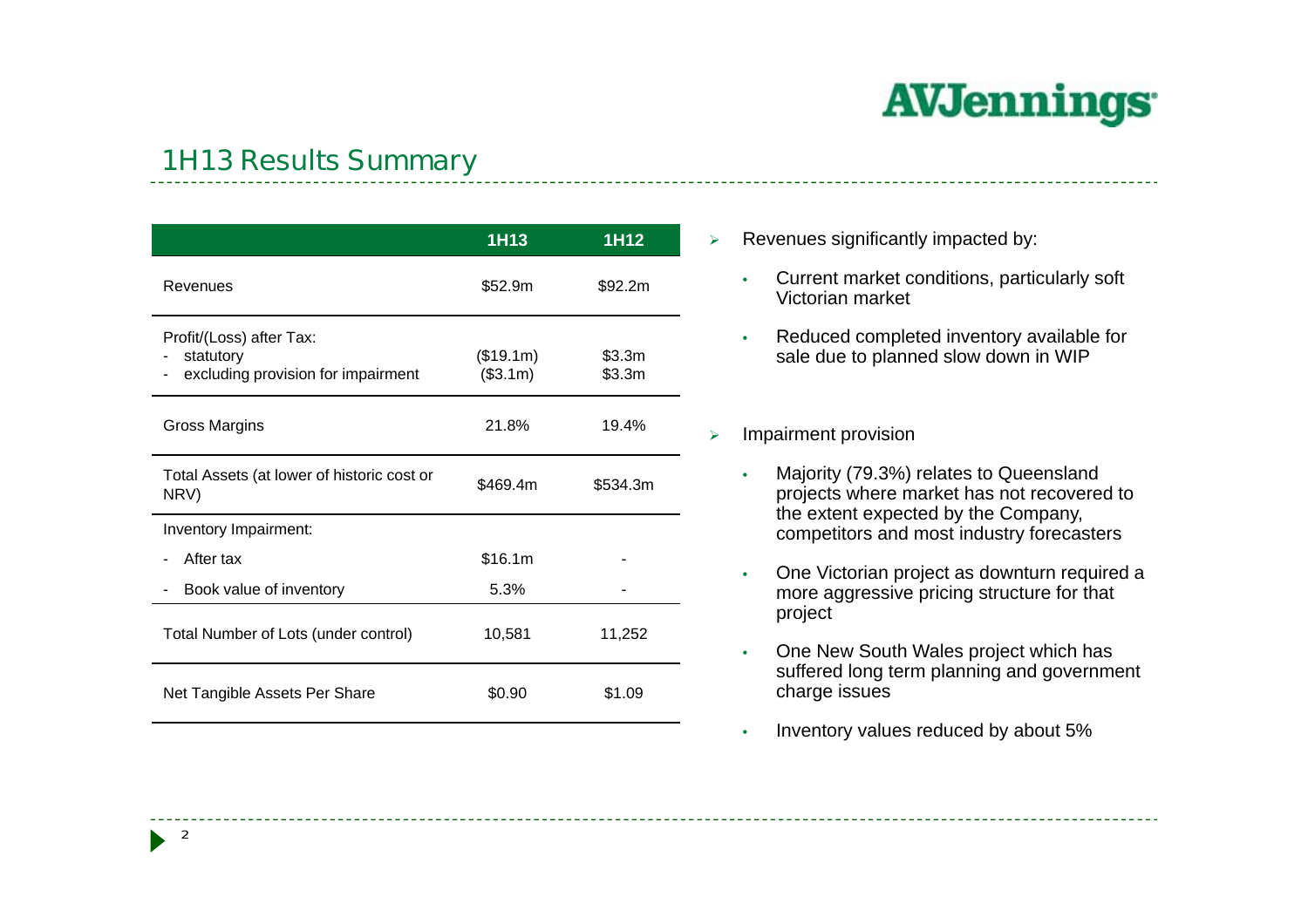## **Key Metrics**

|                                                       | 31 December<br>2012 | 30 June<br>2012 |
|-------------------------------------------------------|---------------------|-----------------|
| Net Debt                                              | \$111.9m            | \$119.7m        |
| Debt to Equity                                        | 44.8%               | 44.5%           |
| Net Debt (includes proportionate<br>share of JV debt) | \$119.8m            | \$129.0m        |
| Debt to Equity                                        | 47.9%               | 47.9%           |
| Lots Under Development (units)                        | 554                 | 318             |

- $\blacktriangleright$  In discussion with Club Lenders to renew Club Facility and extend expiry date to 30 September 2015
	- • As not formally renewed at balance date, Club Facility debt treated as a current liability
- $\blacktriangleright$  Company remains compliant with all lending covenants
- $\blacktriangleright$ Debt levels attributable to:

•

•Increasing production

• Increased built form

- De-risks balance sheet - as inventory being created is more saleable
- • Settlement payments in respect of previous acquisitions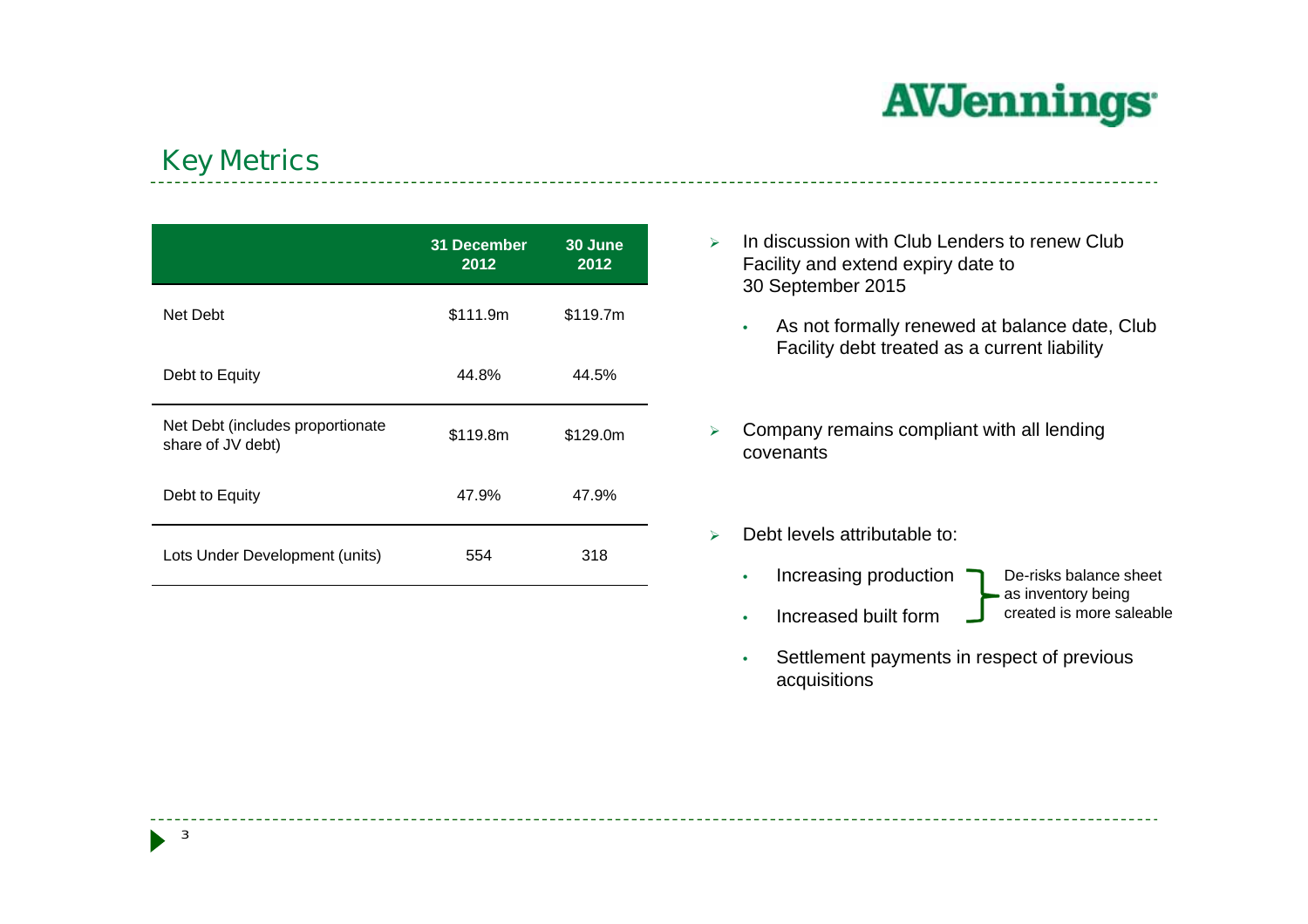## **Market Conditions**

### **Fundamental Market Conditions**

- ⋗ Underlying fundamentals stronger than recent times
	- •Affordability generally improved

### **GAP BETWEEN**

- •Lower interest rates
- •Income growth remains ahead of inflation
- •Supply has not kept pace with underlying demand

### **Consumers Transacting**

- $\blacktriangleright$ Consumer confidence weak and subsisting
- $\blacktriangleright$ Subtle signs markets are improving, but taking time to translate to transactions

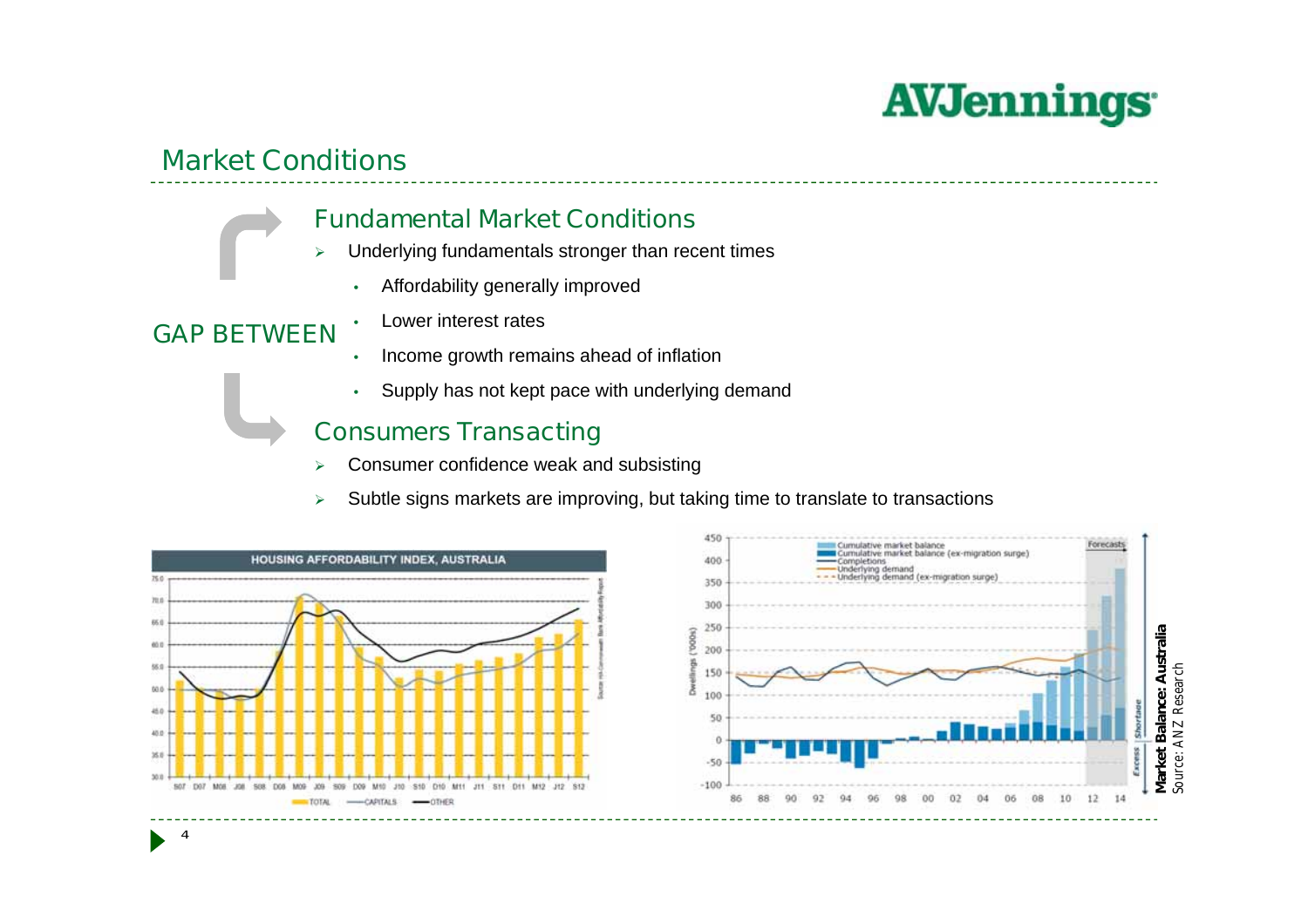## **Operational Review**

 $\blacktriangleright$ Addressed poor market conditions which continued through calendar 2012 by scaling down development expenditure



- •Slow down in WIP from mid 2011 and increase towards end 2012
- $\blacktriangleright$ Will take time for new stock to be completed and sold before revenue increases, but process is underway
- $\blacktriangleright$  Although market showing signs of recovery, time is required to rebuild work in progress levels and achieve sales and settlements to recognise revenue
- $\blacktriangleright$ Allowed company to conserve cash – but less inventory available for sale
- $\blacktriangleright$ Strong emphasis on cash flow management
- $\triangleright$ All projects development approved
- $\blacktriangleright$  Continue to explore opportunities in identifying suitable development sites for acquisition using capital efficient arrangements (e.g. development agreements)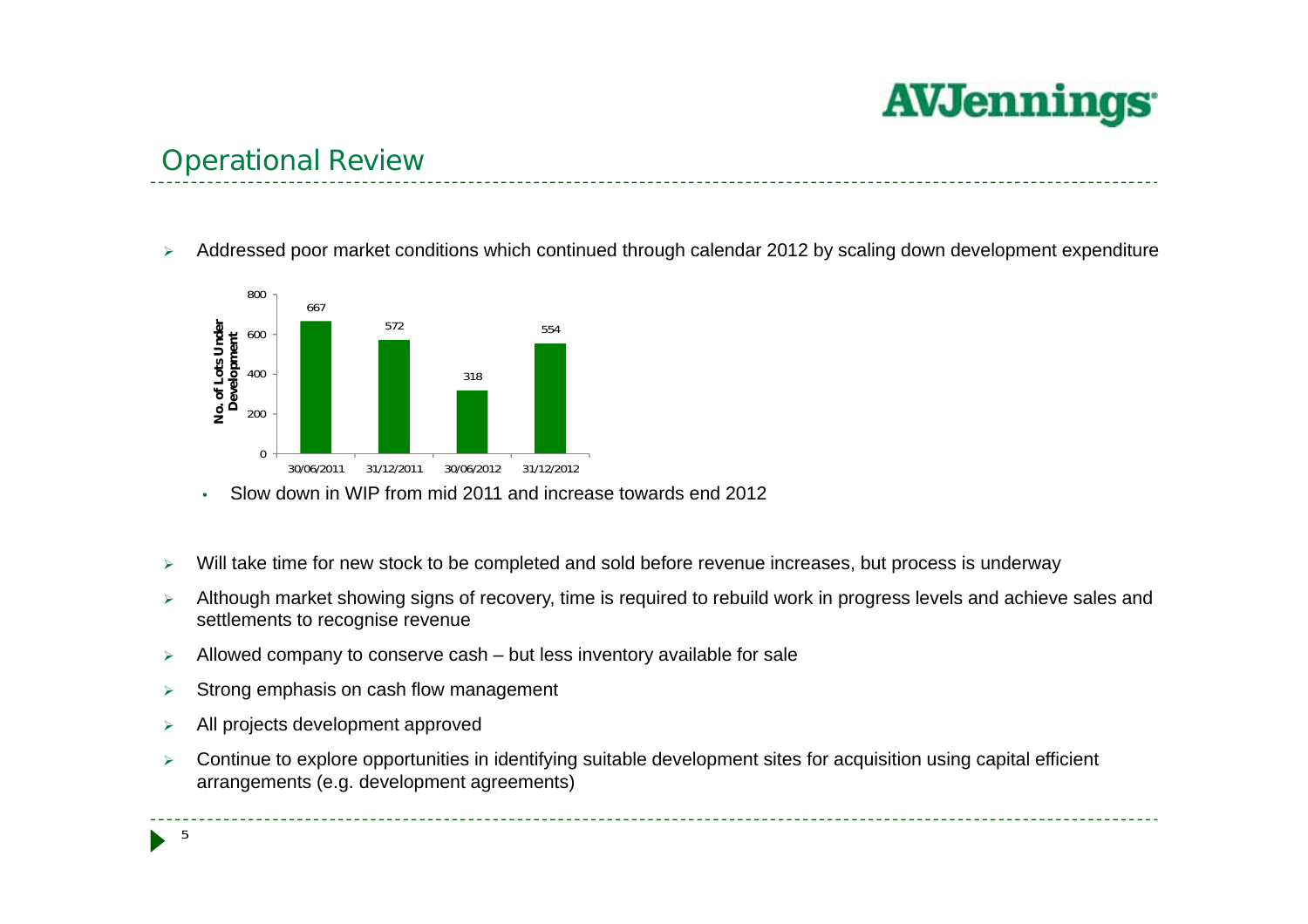## **Operational Review cont..**

- $\blacktriangleright$  Customers respond favourably to completed housing as land only sales are much harder to achieve
	- •Therefore, increased housing construction on controlled land
	- •Increases capital in short term
	- •Reduces sales risk by facilitating turnover
- $\blacktriangleright$  Inventory status
	- •Increased by some 3,000 lots in 2010
	- •Takes time for projects to mature to a stage where sales reach volumes that-materially impact the business
	- • Some projects slower than anticipated and some delays outside Company's control – **but now significantly advanced in the process** *(Examples on the following slides)*
	- •As older inventory is sold, newer acquisitions form an increasingly higher % of total inventories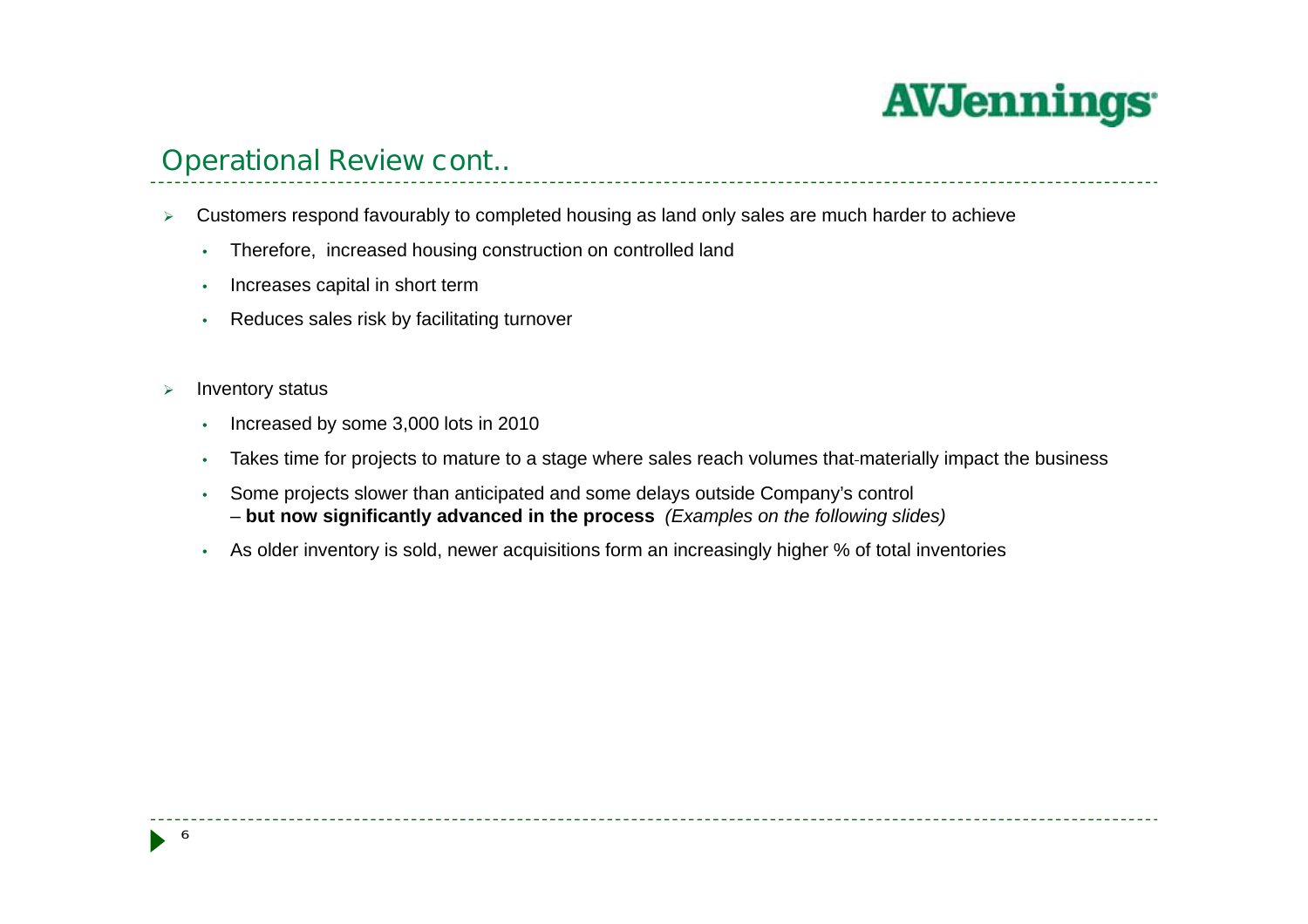

Before & After

# **AVJennings**

## **Operational Review cont..**

| Project commenced: | 2010 |
|--------------------|------|
|--------------------|------|

- $\blacktriangleright$ Expected completion: 2015
- $\blacktriangleright$ Status: Construction
- $\blacktriangleright$ Number of lots: 158
- $\blacktriangleright$ North of Brisbane CBD: 135km
- $\blacktriangleright$ Proximity to Noosa Heads: 3km
- $\blacktriangleright$  Onsite Recreation Centre
	- • Since construction completed sales have increased
	- • Includes:
		- oLap pool
		- oTennis court
		- oGymnasium
		- oResidents lounge
		- oKitchen /Bar



*Artist's Impression*

February 2013 construction commenced on first 7 homes in new AVJennings range. Completion expected August 2013.





 $\blacktriangleright$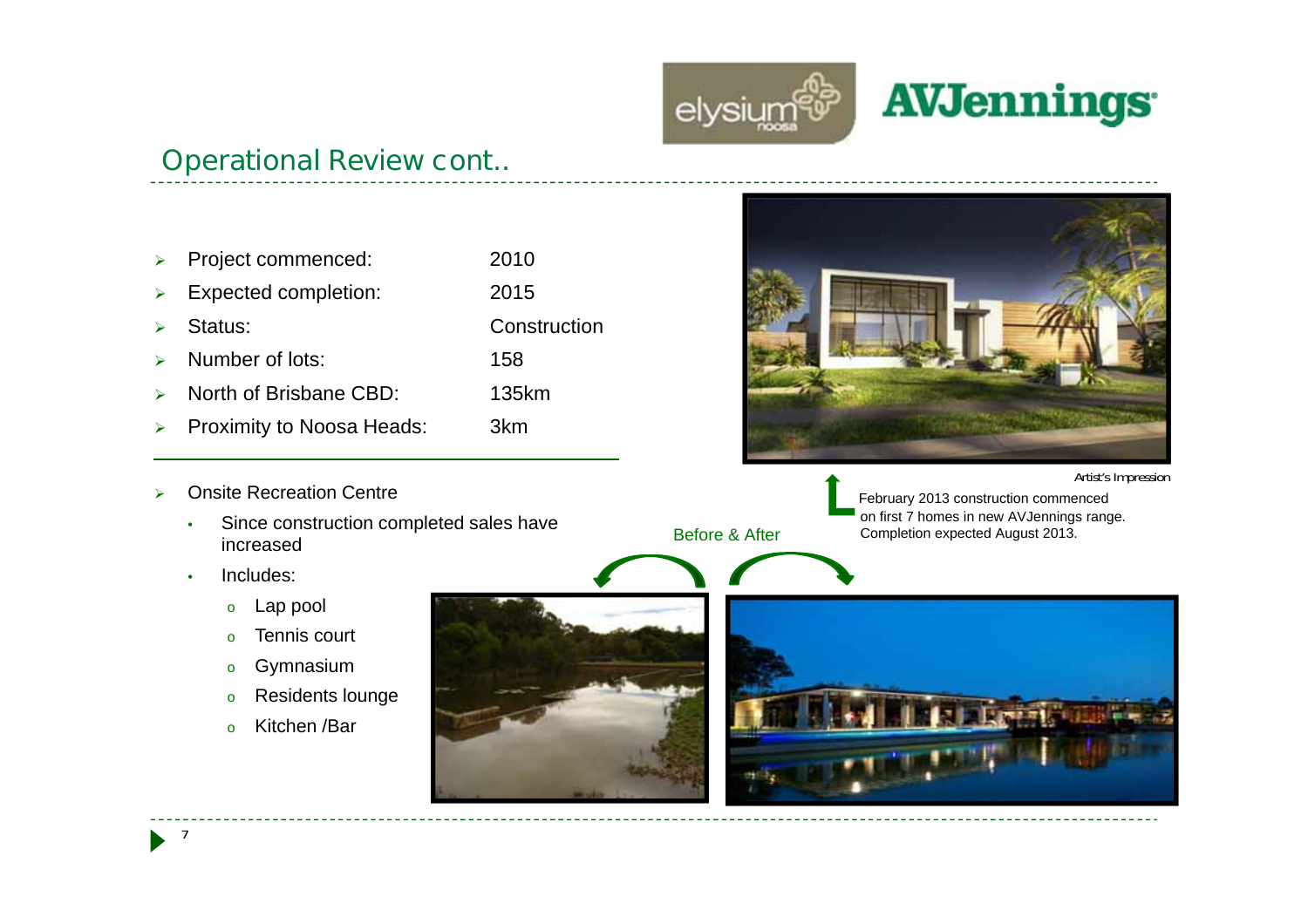

### **Operational Review cont..**

- $\blacktriangleright$  Project commenced: 2010  $\blacktriangleright$  Expected completion: 2019  $\blacktriangleright$ Status: Construction  $\blacktriangleright$ Number of lots: 1,100  $\blacktriangleright$ From Adelaide CBD : 9km
- 

**Aerial View** Coles currently under construction Sales & Information Centre



- $\blacktriangleright$  New major entrance to project completed and opening to traffic with Coles in May
- $\blacktriangleright$ St Clair Oval and Club changing rooms completed
- 47 town-homes completed and sold. No unsold stock.
- $\blacktriangleright$ Construction and sale of Waterfront land precinct
- $\blacktriangleright$  Bulk earthworks for 6 hectares of wetlands completed. 220,000 plants to be planted in the next 2 months.

Joint Venture with Urban Pacific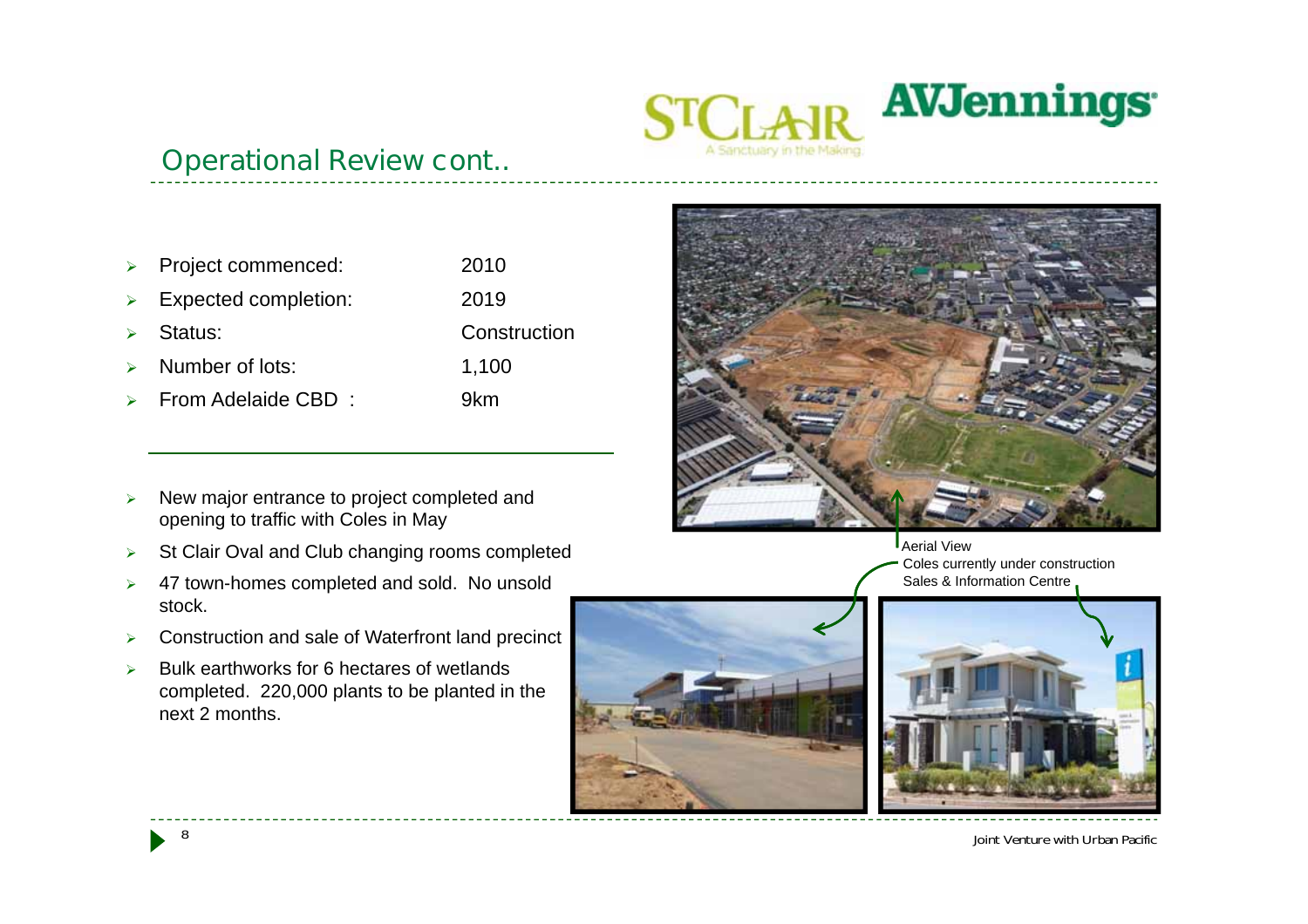## **Operational Review cont..**

#### **Creating Communities**

- $\blacktriangleright$  Focus on overheads and cost control
	- However, not detrimental to aspects of business critical to future success
		- product and design innovation
- $\blacktriangleright$  Brand
	- Corporate Ambassador Steve Waugh, AO
	- •Focus on enhancing and maximising value
	- •Research supports continued high brand value



Internal. Rec Centre: Elysium Noosa, Qld





Steve Waugh, AO

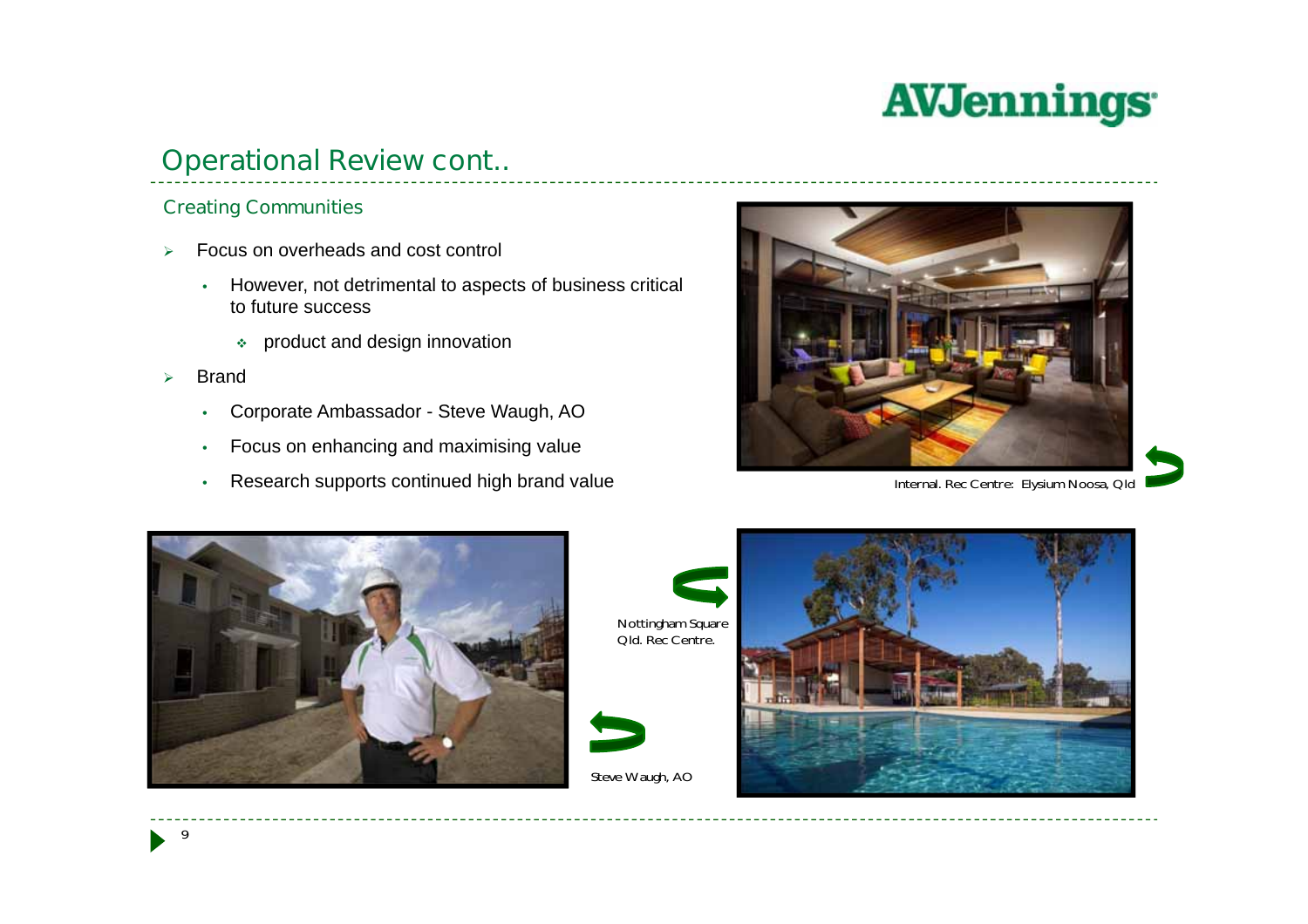## **AVJ Business Model**

| Company focus remains as pure<br>residential property developer<br>offering diverse product:<br>$\cdot$ Land<br>• Turn key town-homes and<br>detached / attached homes<br>• Apartments | Strong project pipeline:<br>• Land bank of 10,581 lots under<br>control | Geographic diversity:<br>• Queensland<br>• New South Wales<br>• Victoria<br>• South Australia<br>• New Zealand |
|----------------------------------------------------------------------------------------------------------------------------------------------------------------------------------------|-------------------------------------------------------------------------|----------------------------------------------------------------------------------------------------------------|
| Focus on quality product for various<br>markets:<br>• First home buyers<br>• Secondary and subsequent buyers<br>• Empty nesters<br>• Investors                                         | Integrated build-out where<br>appropriate                               | <b>Project Development Agreements</b><br>• Skills<br>• Brand<br>• Capital efficiency                           |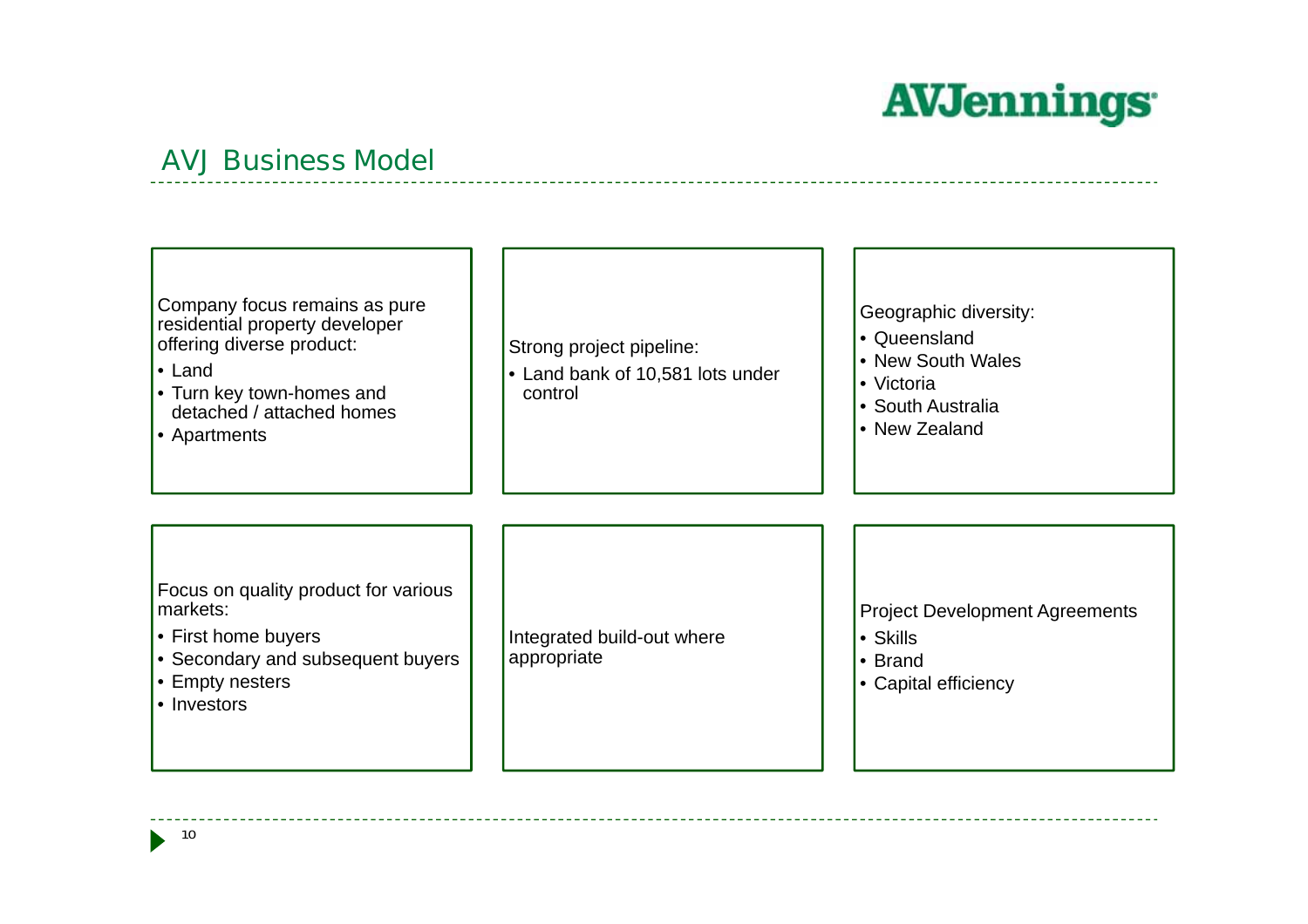## **Pure Residential Property Developer**

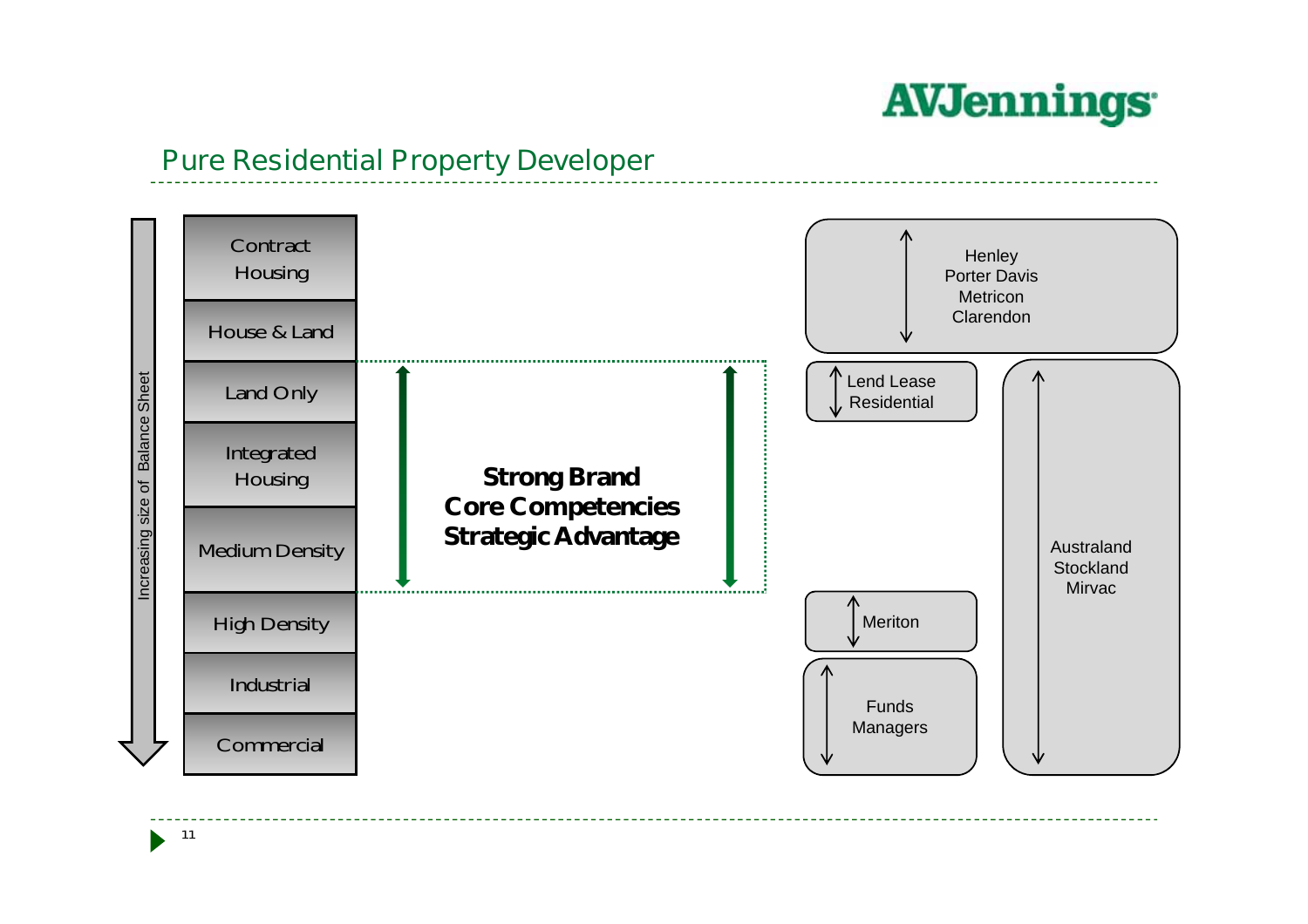## **Outlook**

### **Company well positioned to take full benefit of market recovery when it occurs**

#### **Market fundamentals remain positive**

- $\blacktriangleright$ Improvements in affordability
- $\blacktriangleright$ Underlying house shortages in some markets
- $\blacktriangleright$ Lower interest rates
- $\blacktriangleright$ High population growth
- $\blacktriangleright$ Relatively stable economic conditions

#### **Consumer confidence remains issue**

- $\blacktriangleright$  Market conditions will remain challenging, until positive change
- $\blacktriangleright$ Signs providing optimism that change underway

#### BEING SUPPORTED BY:

- $\blacktriangleright$ State Government initiatives
- $\blacktriangleright$ Stamp duty initiatives

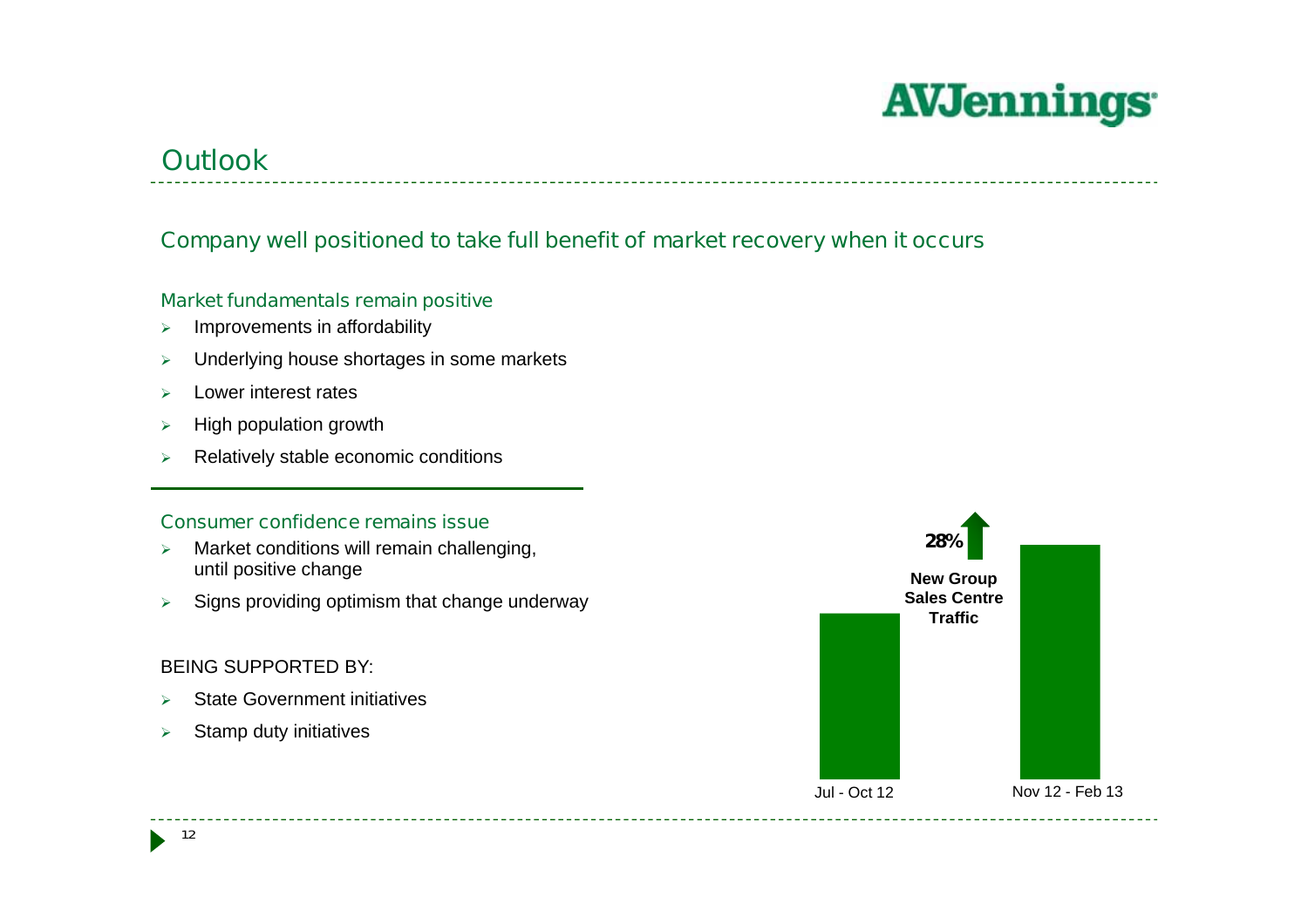

## **Geographic Diversity & Property Portfolio**



**By NFE %**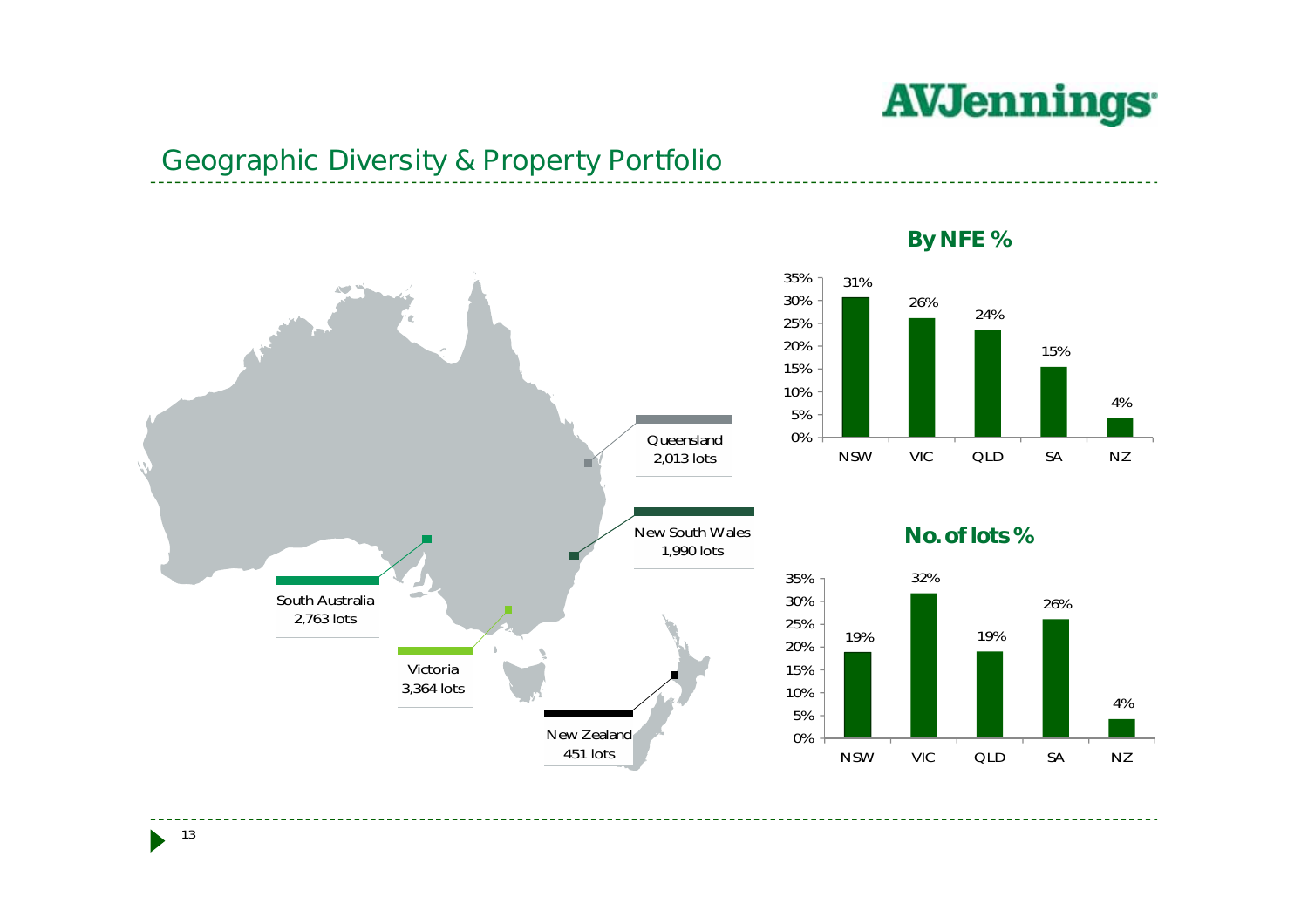

### **Queensland**

|              | $\rightarrow$<br><b>Mackay</b><br>NOOSA HEADS |                              | No of<br>Lots | <b>Jun-12</b> | <b>Jun-13</b> | <b>Jun-14</b> | <b>Jun-15</b> | <b>Jun-16</b> | <b>Jun-17</b> | Post |
|--------------|-----------------------------------------------|------------------------------|---------------|---------------|---------------|---------------|---------------|---------------|---------------|------|
|              | CALCUNDRA .                                   | Halpine Lake, Mango Hill     | 196           |               |               |               |               |               |               |      |
|              |                                               | Creekwood, Caloundra         | 622           |               |               |               |               |               |               |      |
|              | MANGO HILL .                                  | Glenrowan Estate, Mackay     | 202           |               |               |               |               |               |               |      |
|              |                                               | Essington Rise, Leichardt    | 126           |               |               |               |               |               |               |      |
|              | BRISBANE .                                    | Nottingham Square, Calamvale | 166           |               |               |               |               |               |               |      |
| LEICHHARDT . | <b>RICHLANDS</b>                              | Villaggio, Richlands         | 116           |               |               |               |               |               |               |      |
|              | <b>O</b> BETHANIA<br>CALAMVALE                | Bethania                     | 113           |               |               |               |               |               |               |      |
| COOMERA .    | Elysium, Noosa Heads                          | 167                          |               |               |               |               |               |               |               |      |
|              |                                               | Big Sky, Coomera             | 305           |               |               |               |               |               |               |      |

- $\blacktriangleright$  Overall fundamentals remain strong
	- • Queensland residential values now priced at, or even below, historical levels
- $\blacktriangleright$  Market suffered recently due to short term issues, such as:
	- •Effects of flood
	- •Lower population growth
	- •Impact on tourism
	- •Softening in mining sector
- $\blacktriangleright$  Soft sales performance and land sales harder to achieve:
	- • Consequently, largest proportion of inventory writedown relates to Queensland – 79.3%

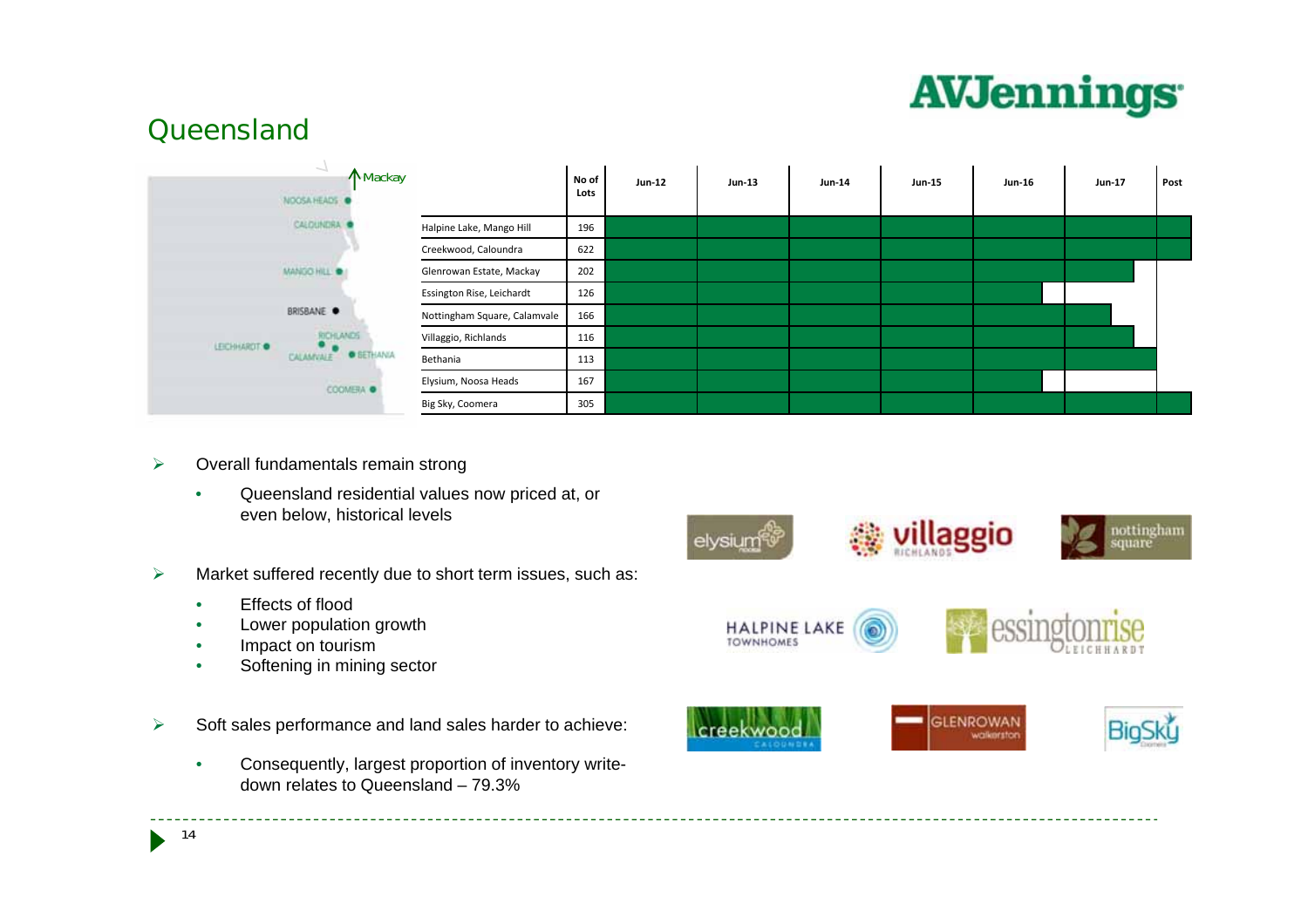

### **New South Wales**

| ∧<br><b>Sandy Beach</b><br>HAMLYN TERRACE O |                    |                               | No of<br>Lots | <b>Jun-12</b> | <b>Jun-13</b> | <b>Jun-14</b> | <b>Jun-15</b> | <b>Jun-16</b> | <b>Jun-17</b> | Post |
|---------------------------------------------|--------------------|-------------------------------|---------------|---------------|---------------|---------------|---------------|---------------|---------------|------|
| WAZALEA <sup>O</sup>                        |                    |                               |               |               |               |               |               |               |               |      |
|                                             | CENTRAL COAST      | The Ridges, Elderslie         | 328           |               |               |               |               |               |               |      |
|                                             |                    | Hamlyn Terrace                | 440           |               |               |               |               |               |               |      |
| THE PONDS O<br>EASTWOOD                     |                    | Spring Farm                   | 218           |               |               |               |               |               |               |      |
|                                             | <b>OSYDNEY</b>     | Ravensworth Heights, Goulburn | 152           |               |               |               |               |               |               |      |
| $-11 - 11$<br>COSSITY <sup>®</sup>          |                    | Seacrest, Sandy Beach         | 128           |               |               |               |               |               |               |      |
| <b>SPRING FARM O</b>                        | <b>ELDERSLIE O</b> | Cavanstone, Eastwood          | 153           |               |               |               |               |               |               |      |
| O GOULBURN                                  |                    | Charterwood, Wadalba          | 23            |               |               |               |               |               |               |      |
|                                             | <b>WOLLONGONG</b>  | Arcadian Hills, Cobbitty      | 457           |               |               |               |               |               |               |      |
|                                             |                    | The Ponds                     | 82            |               |               |               |               |               |               |      |

Note: does not include 9 remnant lots

- $\blacktriangleright$  Continuing to show signs of improvement
	- •Increased enquiry levels at majority of projects
	- • Significant improvement compared to very poor market conditions which prevailed for nearly a decade
- $\blacktriangleright$  Expected better outcomes for Company's NSW operation as a result of:
	- •Improving market conditions
	- •Resolution of delays in production

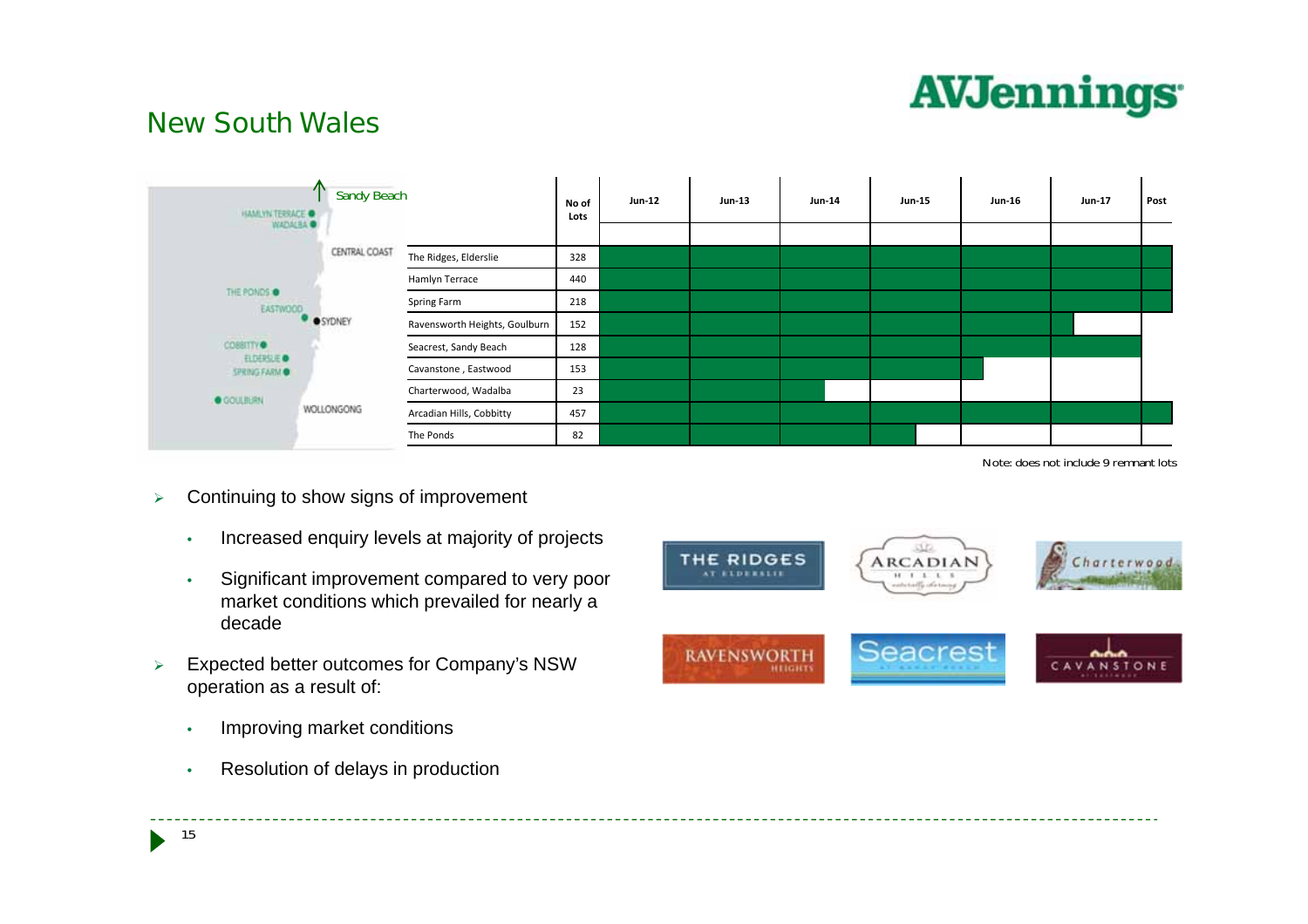

### **Victoria**



|                               | No of<br>Lots | <b>Jun-12</b> | <b>Jun-13</b> | <b>Jun-14</b> | <b>Jun-15</b> | <b>Jun-16</b> | <b>Jun-17</b> | Post |
|-------------------------------|---------------|---------------|---------------|---------------|---------------|---------------|---------------|------|
|                               |               |               |               |               |               |               |               |      |
| Arena, Officer                | 144           |               |               |               |               |               |               |      |
| Lyndarum North, Wollert       | 674           |               |               |               |               |               |               |      |
| Wollert (Options)             | 1,820         |               |               |               |               |               |               |      |
| Lyndarum, Epping North        | 76            |               |               |               |               |               |               |      |
| Lyndarum, 100 O'Hern's Rd     | 2             |               |               |               |               |               |               |      |
| Lyndarum, 150 O'Hern's Rd     | 29            |               |               |               |               |               |               |      |
| Arlington Rise, Portarlington | 254           |               |               |               |               |               |               |      |
| Doreen                        | 365           |               |               |               |               |               |               |      |

- $\blacktriangleright$  Market overheated during 2010/11
	- •conditions softened considerably
- $\blacktriangleright$ Margins on Victorian projects remain acceptable
- $\blacktriangleright$  Recent sales performance over December 2012 & January 2013 has improved indicating Victorian market conditions appear to have stabilised





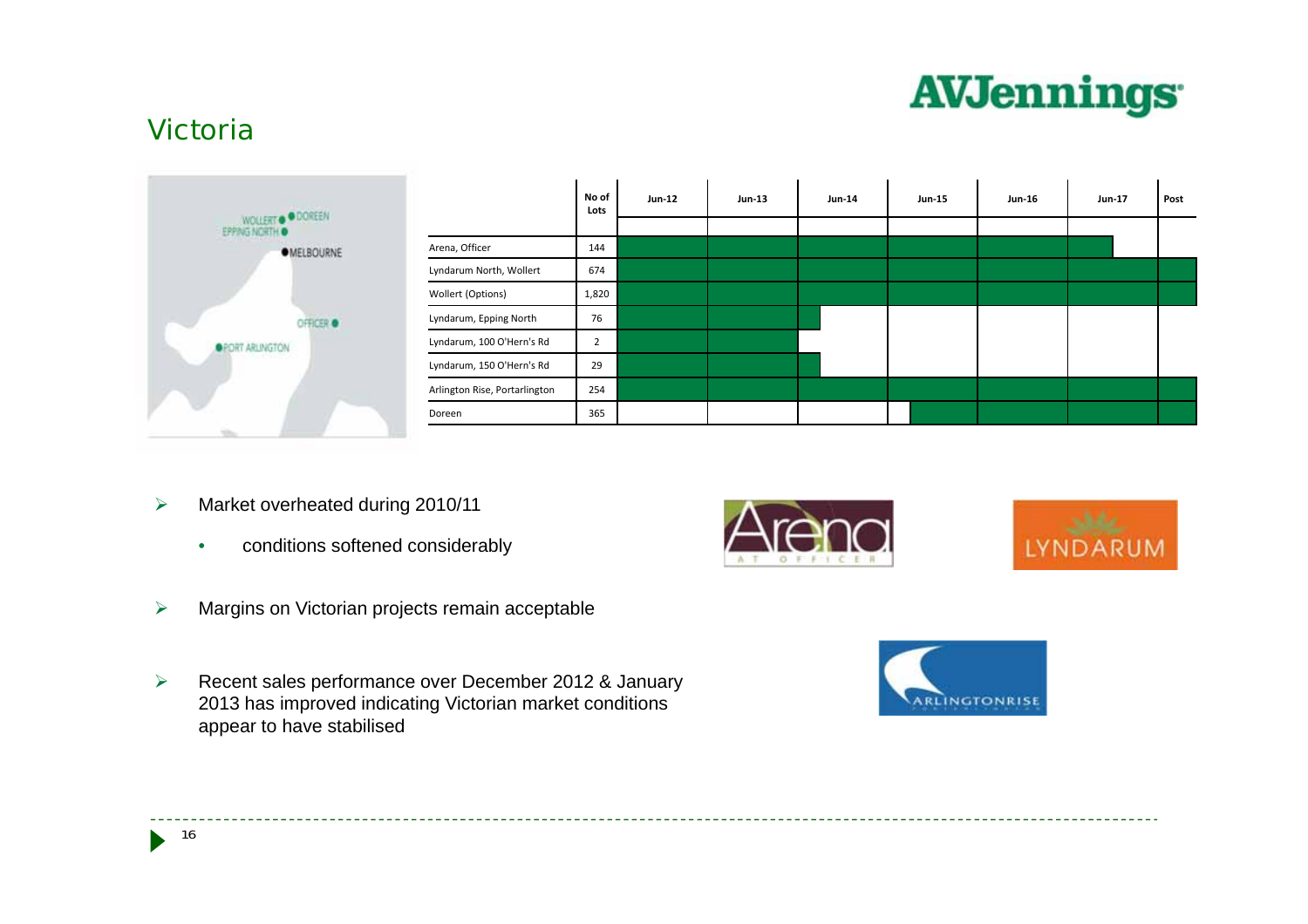

### **South Australia**

| · PENFILD<br><b>CATAGORITM</b>                         |                                                       |               |               |               |               |               |               |                                      |      |
|--------------------------------------------------------|-------------------------------------------------------|---------------|---------------|---------------|---------------|---------------|---------------|--------------------------------------|------|
| $\bullet$ CHETENHAM<br>· ADELAIDE<br><b>STATISTICS</b> |                                                       | No of<br>Lots | <b>Jun-12</b> | <b>Jun-13</b> | <b>Jun-14</b> | <b>Jun-15</b> | <b>Jun-16</b> | <b>Jun-17</b>                        | Post |
| <b>MURRAY BROGE</b>                                    |                                                       |               |               |               |               |               |               |                                      |      |
| and the company of the company of the com-             | Pathways, Murray Bridge<br>River Breeze, Goolwa North | 78<br>84      |               |               |               |               |               |                                      |      |
|                                                        | St Clair, Cheltenham JV                               | 843           |               |               |               |               |               |                                      |      |
|                                                        | Eyre, Penfield                                        | 1,748         |               |               |               |               |               |                                      |      |
| GOOLWA .                                               |                                                       |               |               |               |               |               |               | Note: does not include 1 remnant lot |      |

- $\blacktriangleright$ Stable market, but low sales volume
- $\blacktriangleright$  St Clair project reached significant stage of maturity
	- •sales activity increasing accordingly
- $\blacktriangleright$  Eyre project commenced
	- • First stage includes substantial display village comprising 8 contract builders







17 $\blacktriangleright$